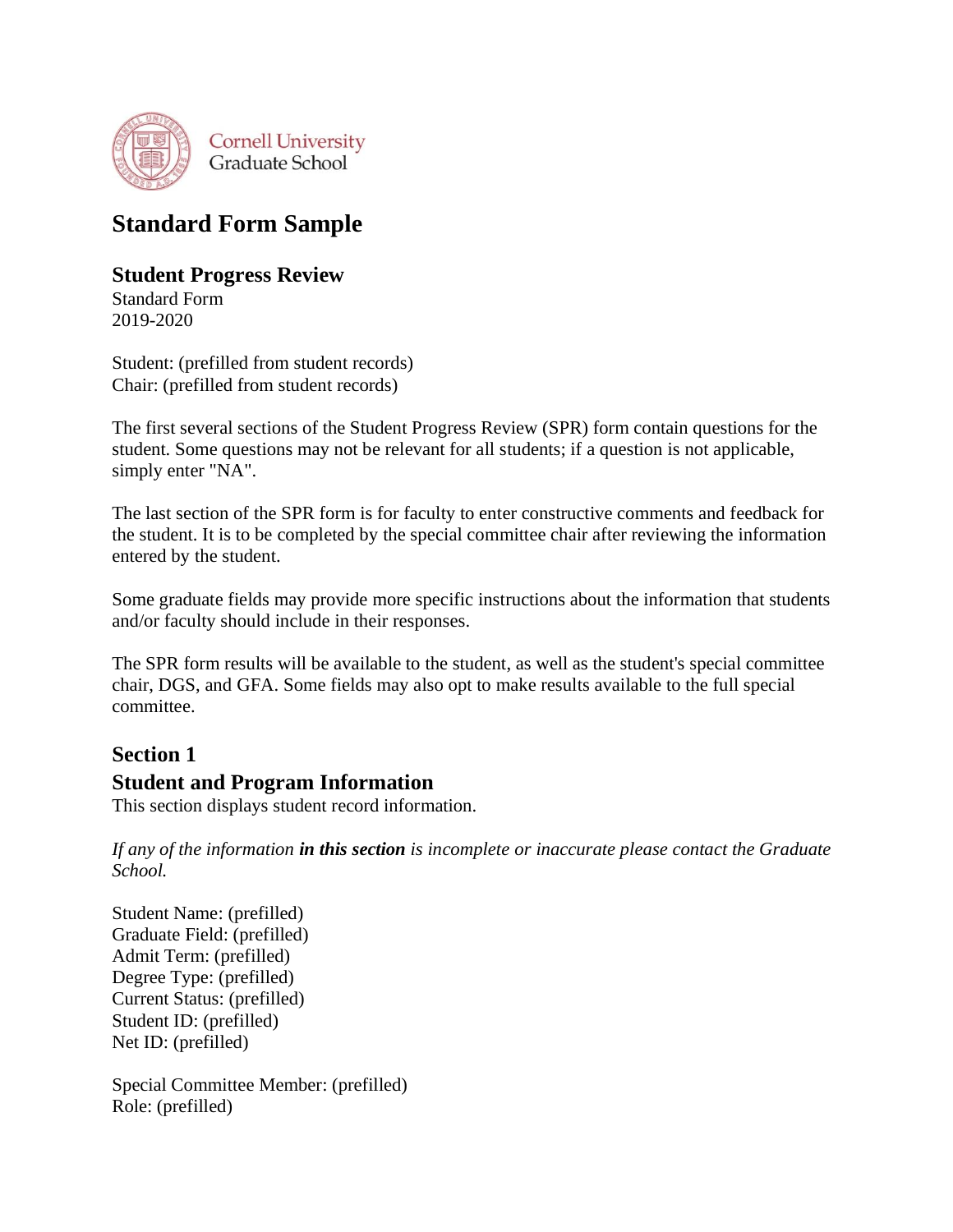Concentration: (prefilled)

Special Committee Status: (prefilled) Date: (prefilled) Action Taken: (prefilled) Required Date: (prefilled) Extension Date: (prefilled)

A Exam Status: (prefilled) Date: (prefilled) A Exam Action Taken: (prefilled) Required Date: (prefilled) Extension Date: (prefilled)

B Exam Status: (prefilled) Date: (prefilled) B Exam Action Taken: (prefilled) Required Date: (prefilled) Extension Date: (prefilled)

### *Advisor Center* **may be used by the Chair and Special Committee to view the student's course history and grades.**

### *Student Center* **provides similar information for students.**

Select **Next** to continue.

[Previous button, Save Progress button, Next button]

## **Section 2 Student Reflections on Academic and Professional Development**

This section to be completed by the student and reviewed by the special committee chair.

*Not all students will participate in all of the activities below. If a particular question does not apply to you, simply enter "NA." Items in parenthesis are listed only as examples.*

How many times in the past year did you meet with your full special committee? [Please Select – Drop-down menu]

Briefly summarize activity and progress on your *research/scholarship* in the past year, describing the status of your prospectus/proposal and/or dissertation chapters/manuscripts as appropriate to your field of study. If you have a working title for your dissertation, please include it.

[Open text field]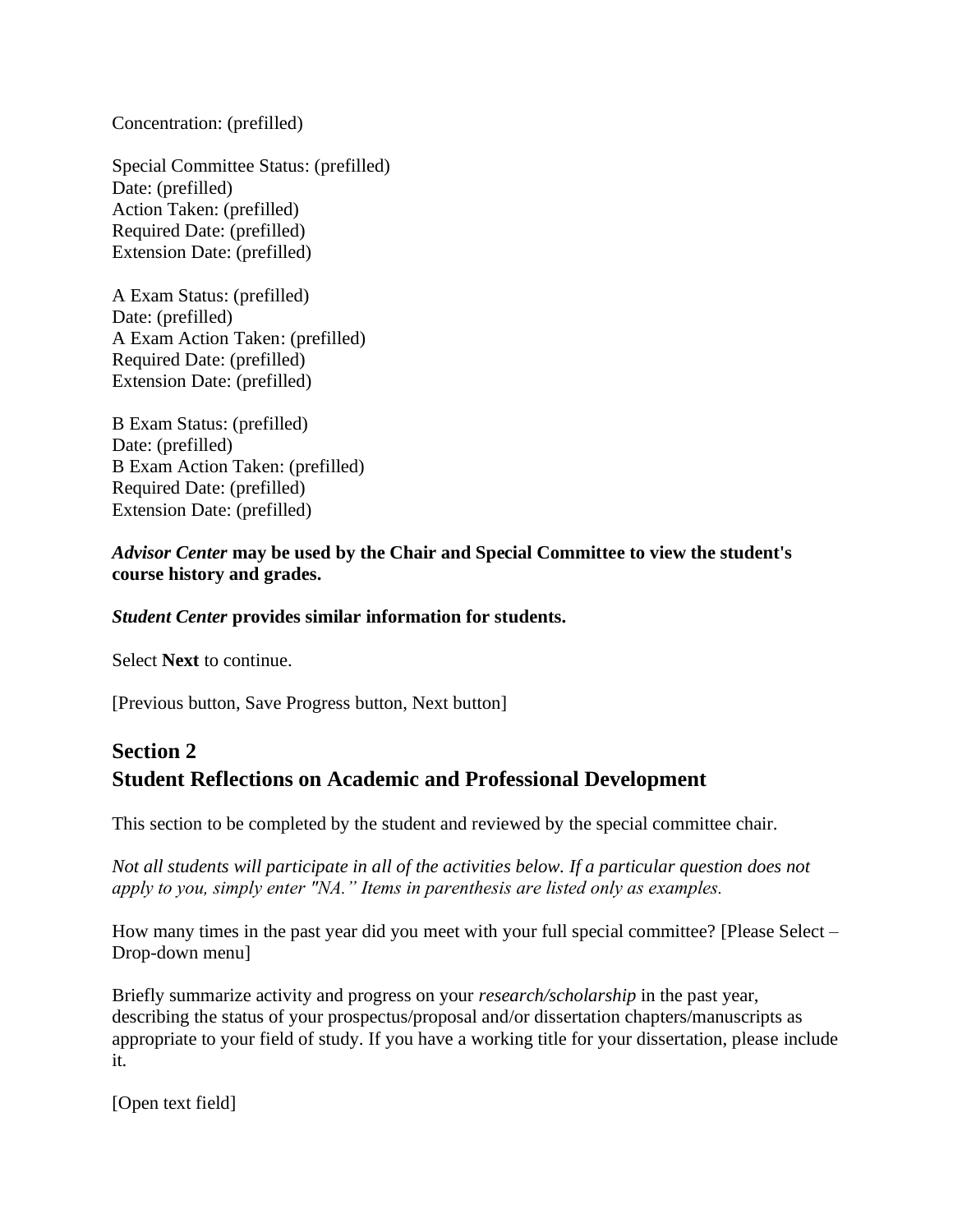List *academic presentations* given in the past year, providing complete citations.

[Open text field]

List *academic papers* submitted or published in the past year, providing complete citations.

[Open text field]

List *grant, fellowship, or other funding applications* submitted or awarded in the past year.

[Open text field]

### **Students: save your progress frequently!**

[Previous button, Save Progress button, Next button]

## **Section 2**

## **Student Reflections on Academic and Professional Development- Continued**

While a graduate student at Cornell, have you been awarded a fellowship through any of the following programs? Mark all that apply.

- Cornell Colman
- Cornell GEM PhD
- Cornell Sloan
- Deans Excellence Fellowship
- McNair Graduate Fellowship
- Provost Diversity Fellowship
- Sage Fellowship
- SUNY Diversity Fellowship

List *recognitions, honors, or awards* that you received in the past year (e.g., for research/scholarship, teaching, writing, performances, outreach, mentoring, or service).

### [Open text field]

List *activities* in which you participated to develop your teaching, writing, speaking, analytic skills, creative abilities, leadership abilities, or other professional competencies (e.g., outreach, professional experiences, academic/professional associations, internships, workshops, mentorships, study groups, etc.)

[Open text field]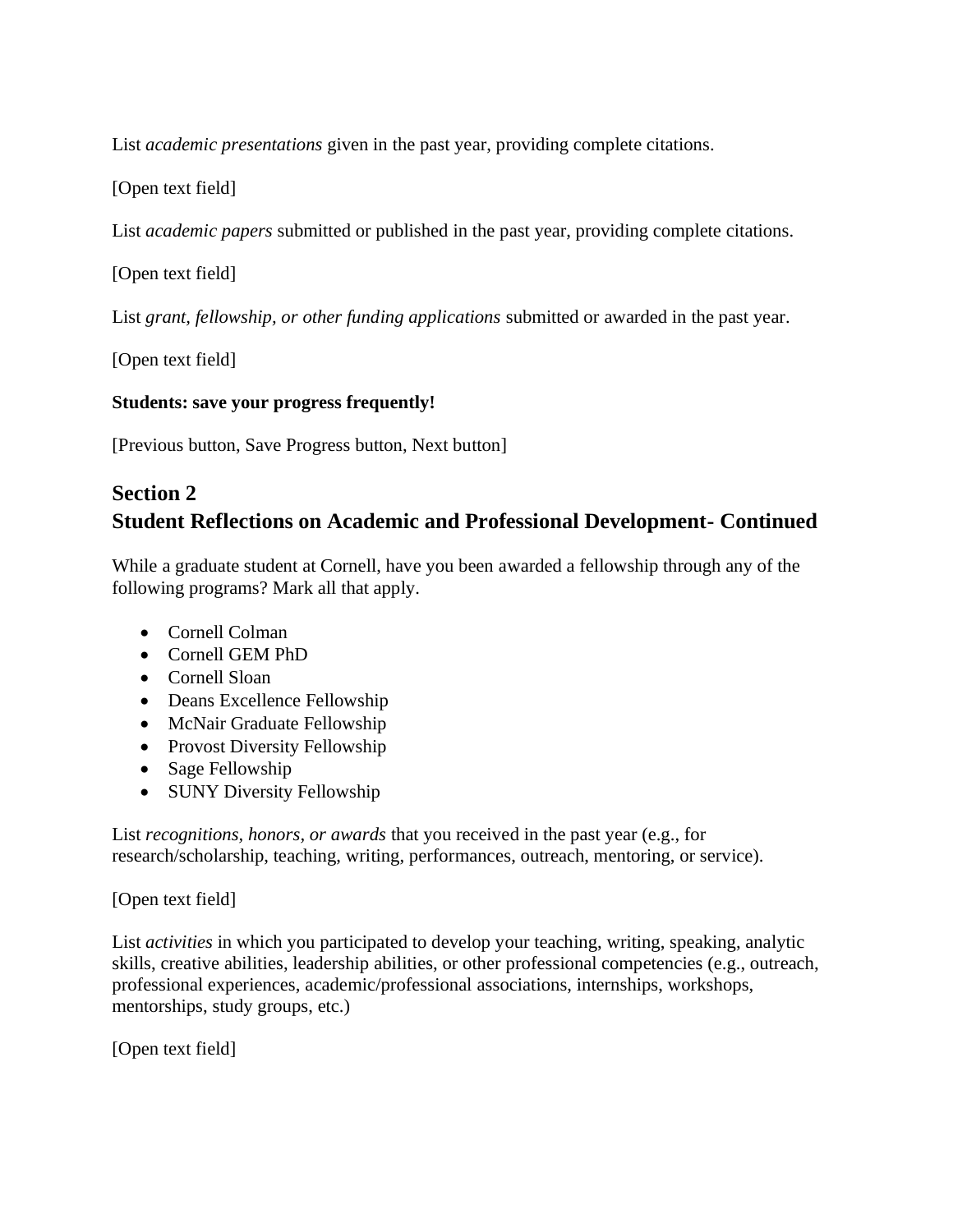Describe any *obstacles* that affected or impeded your academic progress or professional development. What actions have you taken to overcome these obstacles?

[Open text field]

Please provide any additional observations or information that you would like to share regarding your academic progress this past year.

[Open text field]

### **Students: save your progress frequently!**

[Previous button, Save Progress button, Next button]

## **Section 3 Student Academic Planning**

This section is to be completed by the student and reviewed by the special committee chair.

*Academic planning includes clarifying expectations, defining goals, and developing time lines in conjunction with the special committee chair.*

List coursework that you plan to complete in the coming year.

[Open text field]

Briefly summarize your plans and goals for research/scholarship in the coming year.

[Open text field]

If you have not completed the A exam, what is your anticipated term for doing so?

[Open text field]

If you are in or beyond your third year, what is your anticipated degree conferment month and year?

[Open text field]

### **Students: save your progress frequently!**

[Previous button, Save Progress button, Next button]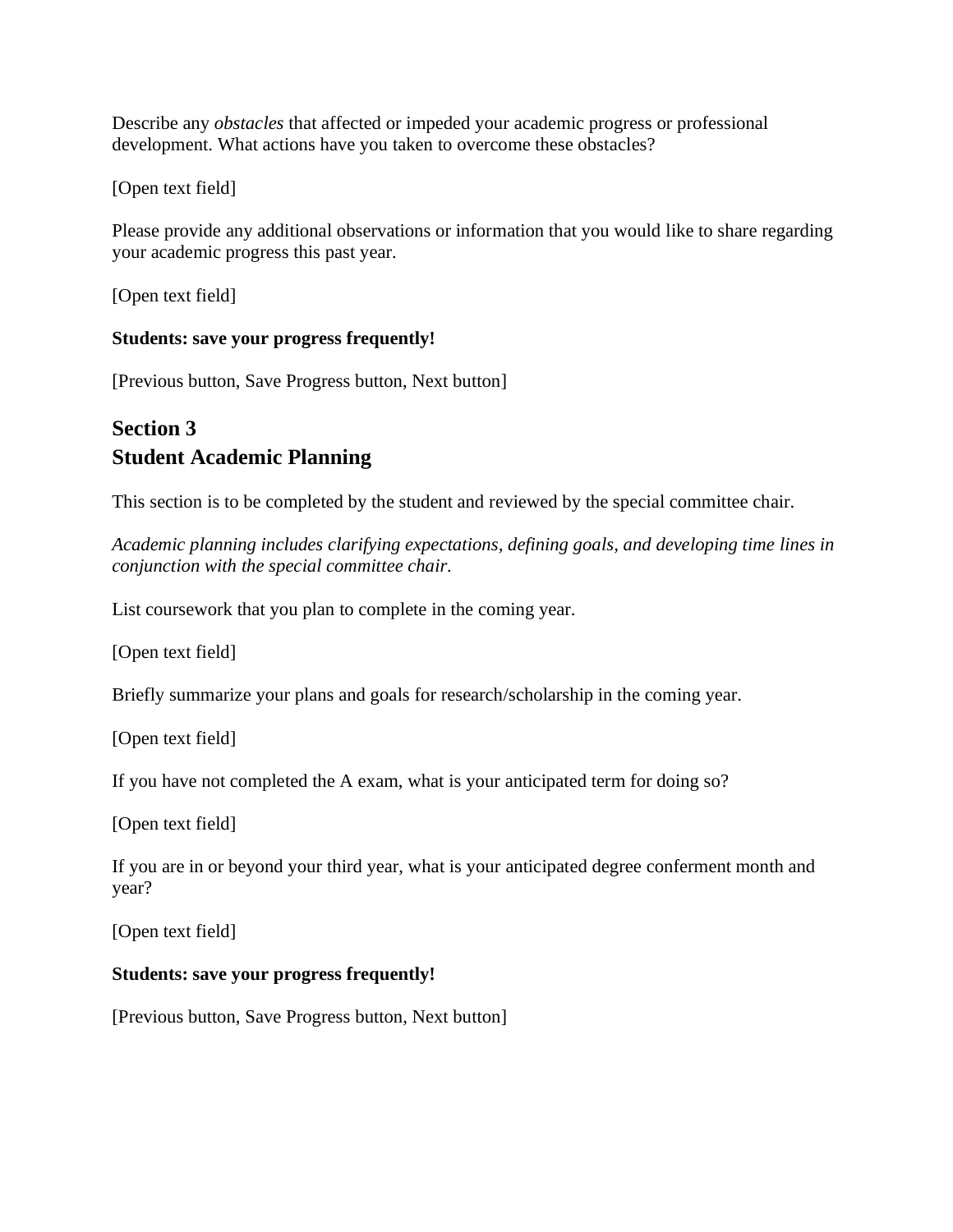# **Section 4 Student Career Planning and Professional Development**

This section is to be completed by the student and reviewed by the Special Committee Chair.

*Items in parenthesis are listed only as examples of topics that the student may want to consider as they respond to the questions in this section.*

Briefly summarize your *career-related goals and/or career considerations* (e.g., type of activity: research/discovery/invention, teaching, management, analysis, writing; type of employer: business, education, entrepreneurship, government, non-profit, start-up; geographic priorities; financial objectives; etc.)

### [Open text field]

Briefly summarize your *goals and/or plans for professional development* in the coming year. (e.g., clinical experience, communication, conferences, internships, international experiences, networking, performances, speaking, teaching, writing, technical skills, etc.).

[Open text field]

### **Students: save your progress frequently!**

[Previous button, Save Progress button, Next button]

## **Student Document Upload**

### **Students: Upload your current resume or curriculum vitae (if requested by your graduate field).**

[Select File button] *Files over 25 Mb will not be accepted*

### **Students: Upload any additional SPR documents requested by your graduate field (if applicable).**

You may submit up to 5 files (PDF, DOC, DOCX, JPG, GIF, or PNG).

[Select File button] *Files over 25 Mb will not be accepted*

Check this box to upload another document [check box]

This is the last section of the student portion of the form. Please read the instructions below to proceed.

### **STUDENTS:**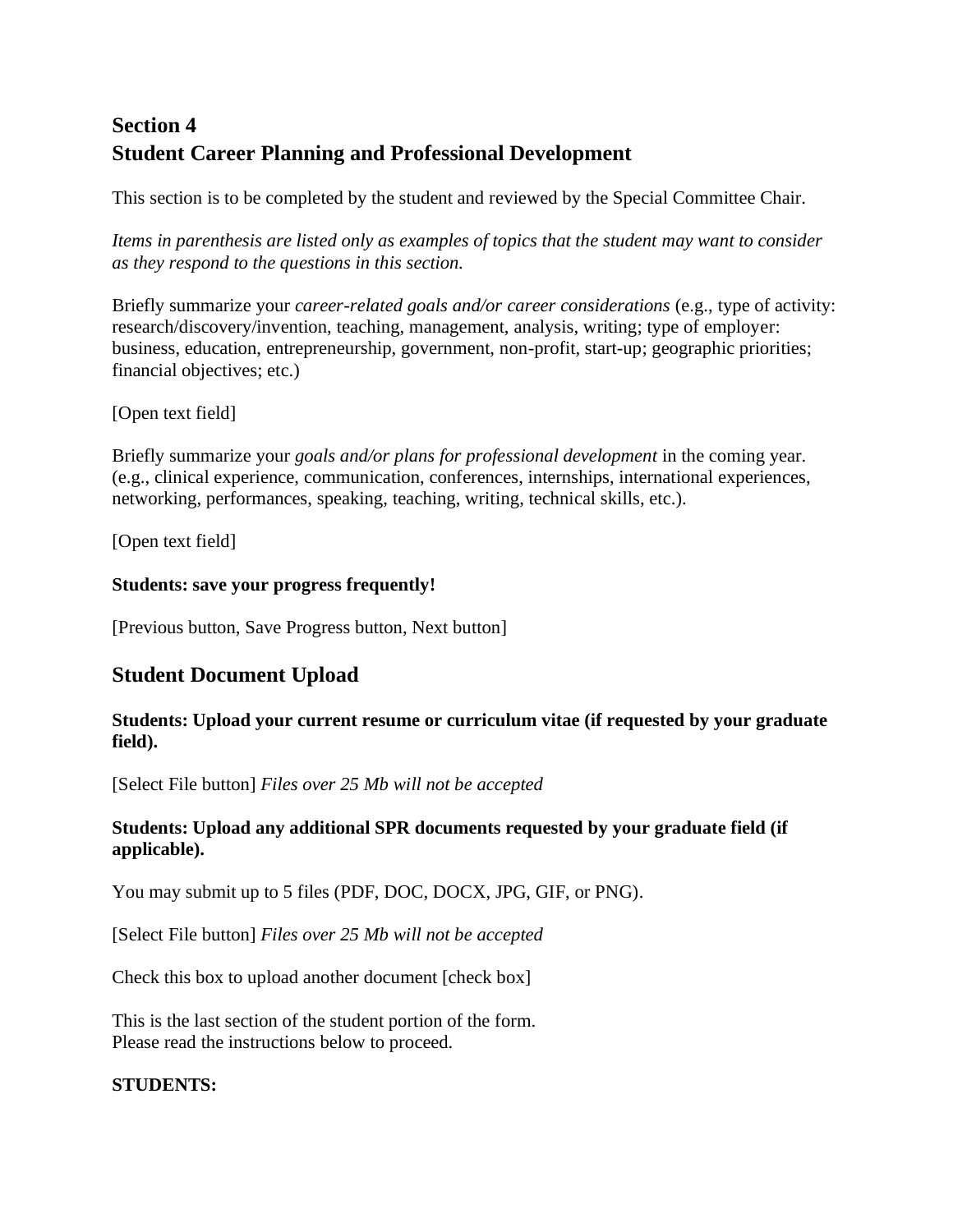- To submit the form to your special committee chair now, select **Next** until you have reached the Electronic Signature page; enter your name and click the "Sign Electronically" button. You will not be able to edit the form after it is submitted!
- To submit the form later, select **Save Progress** (you will have the option to exit and/or save the form as a PDF for download).

## **FACULTY:**

- To enter feedback for the student now, select **Next** to reach the Faculty Feedback Page.
- To enter feedback for the student later, select **Save Progress** (you will have the option to exit and/or save the form as a PDF).

[Previous button, Save Progress button, Next button]

### **Faculty Feedback - General Comments and Overall Evaluation**

This section is to be completed by the special committee chair; all feedback will be visible to the student.

Comments regarding the student's demonstrated strengths and areas for development (in relation to the student's career interests):

[Open text field]

Comments regarding the student's overall progress:

[Open text field]

Evaluation of the student's overall progress and planning:

[Please Select – drop-down menu]

### **Faculty: Upload any additional SPR documents requested by your graduate field (if applicable).**

You may submit up to 5 files (PDF, DOC, DOCX, JPG, GIF, or PNG) not exceeding 25 Mb

[Select File button]

Check this box to upload another document [check box]

### **STUDENTS:**

- To submit the form to your special committee chair now, select **Next** until you have reached the Electronic Signature page; enter your name and click the "Sign Electronically" button. You will not be able to edit the form after it is submitted!
- To submit the form later, select **Save Progress** (you will have the option to exit and/or save the form as a PDF for download).